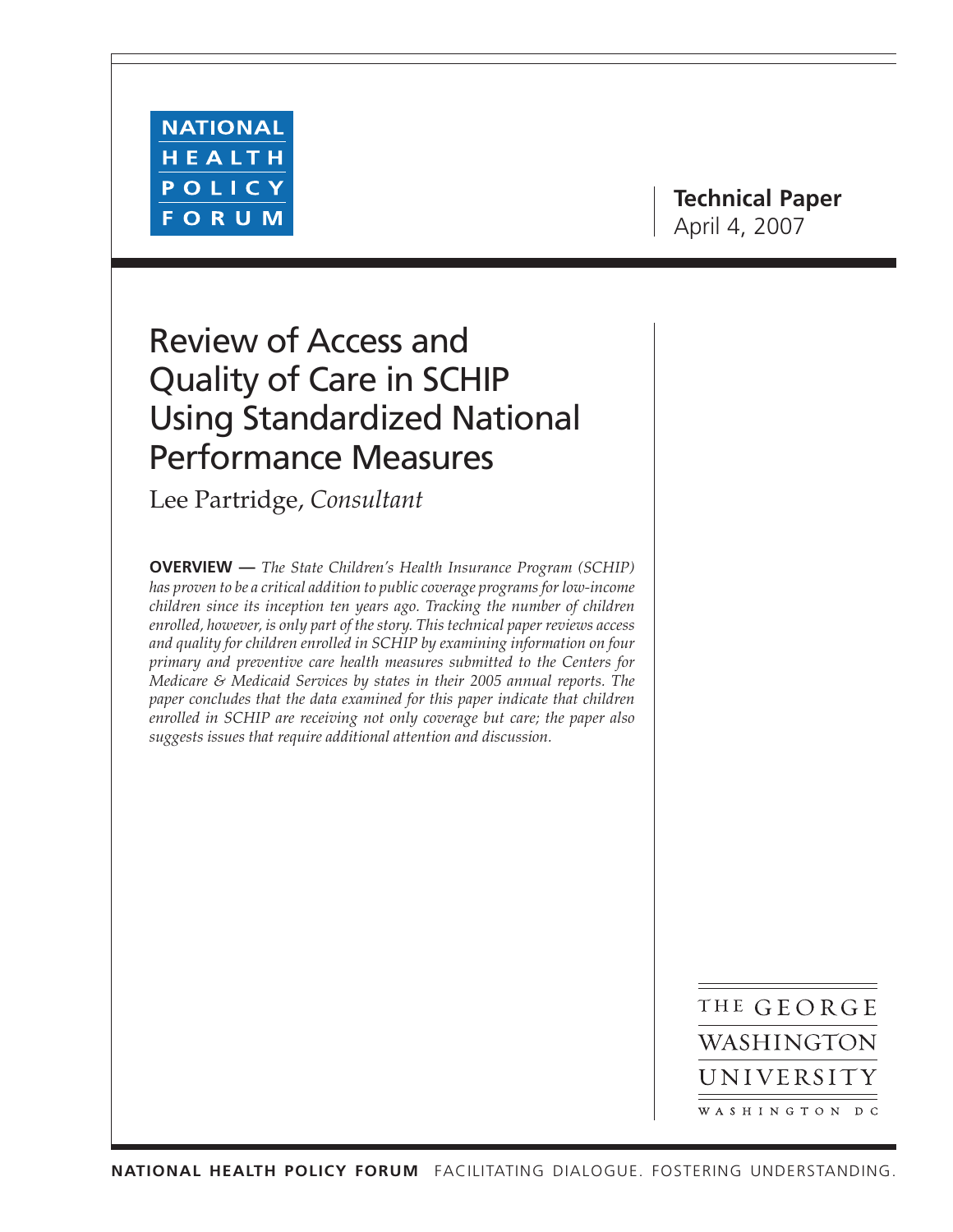# Review of Access and Quality of Care in SCHIP Using Standardized National Performance Measures

The State Child Health Insurance Program (SCHIP), and its big sister, Medicaid, have been critical in providing millions of America's children with health care coverage. Since SCHIP was adopted as part of the Balanced Budget Act of 1997, the percentage of uninsured children in lower income families has dropped from 22.3 to 14.9 percent. $^1$  But tracking the number of children enrolled tells only part of the story. Providing an insurance card does not necessarily provide the child with ready access to quality care. To answer the access and quality questions that are frequently raised, additional data are needed.

Section 2108 of the SCHIP statute requires each state to file an annual report with the Department of Health and Human Services detailing a considerable amount of information about the policies and operation of the state's program. The information requested includes the state's objectives for SCHIP, the performance measures used, and its progress that year toward reaching those goals. The evaluation should include information about the quality of the health care provided.

Beginning with the annual reports filed at the end of 2002, Centers for Medicare & Medicaid Services (CMS) asked the states to include in their annual SCHIP reports specific access and quality of care data based on four widely used primary and preventive child health care measures drawn from the National Committee for Quality Assurance (NCQA) Health Plan Employer Data and Information Set (HEDIS®). The three categories and their related measures, reported as percentages, are:

### **Access**

■ Child and adolescent access to primary care practitioners (PCPs) (reported for four age groups)

### **Comprehensive checkups**

- The number of well child visits in the first 15 months of life (reported in seven parts, from percentage having zero visits up to percentage having six or more visits)
- Annual well child visits for ages 3 through 6

### **Treatment of children with persistent asthma**

■ Use of appropriate medications for children with persistent asthma (reported in three age groups)

**National Health Policy Forum** Facilitating dialogue. Fostering understanding.

2131 K Street NW, Suite 500 Washington DC 20037

202/872-1390 202/862-9837 [fax] [nhpf@gwu.edu \[e](mailto:nhpf@gwu.edu)-mail] [www.nhpf.org \[w](http://www.nhpf.org)eb]

**Judith Miller Jones** *Director*

**Sally Coberly** *Deputy Director*

**Monique Martineau** *Publications Director*

Project Manager

**Judith D. Moore** *Senior Fellow*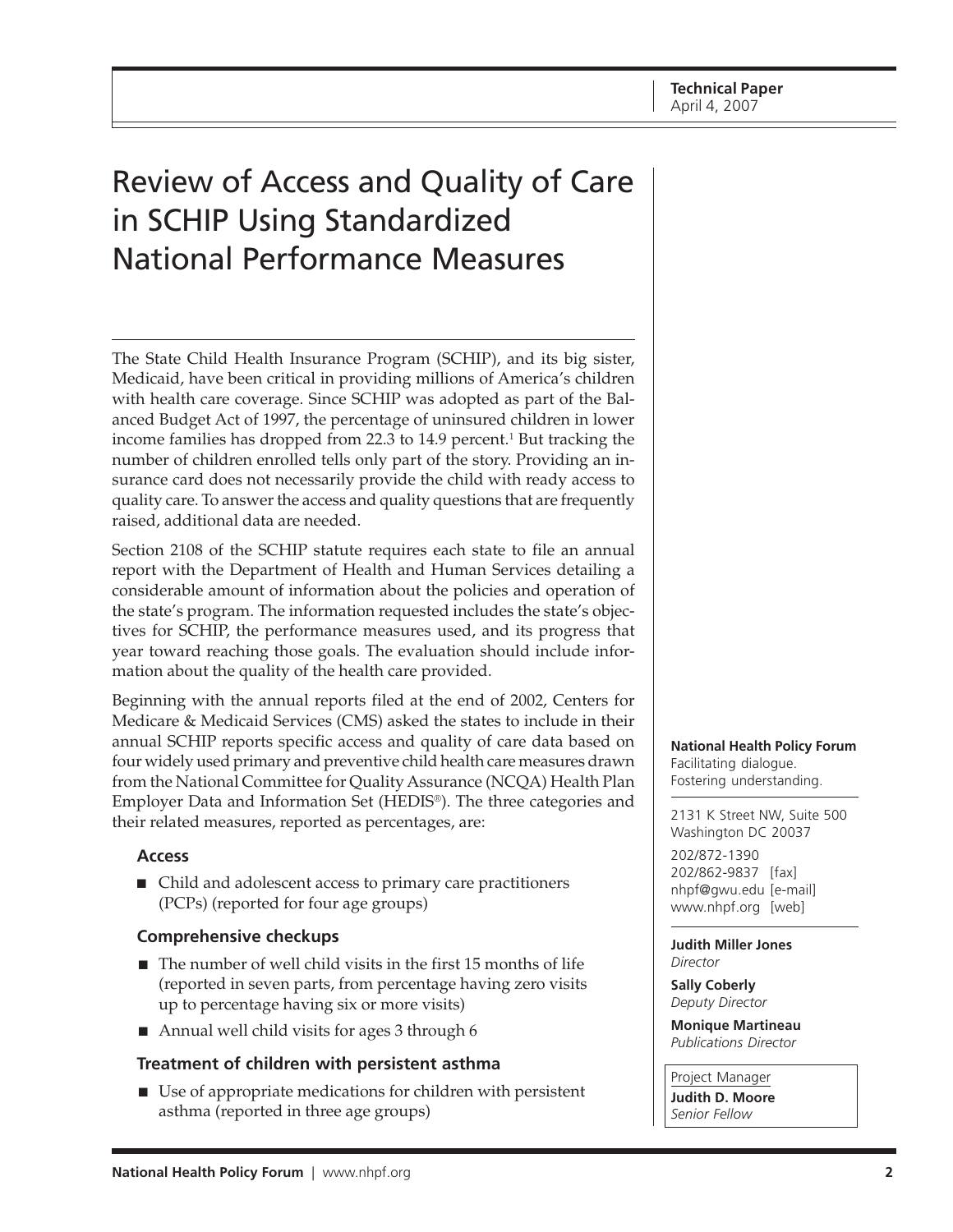All four measures can be calculated from administrative data, that is, eligibility files and claims paid or encounter history. No state needs to go to the expense of drawing data from medical records. It was hoped that, over time, enough states would be reporting on a given measure—and using the HEDIS specifications—to produce a robust national database of comparable data. That data could then be used to generate national average scores and identify targets for improvement.

The review in this technical paper aims to address two questions: (i) By 2005, were enough states using the four HEDIS measures to furnish a reasonable national database for comparative purposes? (ii) If so, what kind of national picture of quality do they paint? The analysis is drawn from the material included in each state's 2005 annual SCHIP report to CMS and posted on the CMS Web site.<sup>2</sup> Reports from 47 states and the District of Columbia were reviewed. No reports from Hawaii or Illinois are posted on the CMS web site. Tennessee did not have a SCHIP program in 2005.

As anticipated, not all states followed the HEDIS specifications precisely, nor did all of the states report on all of the measures. The number of states reporting on a given measure also fluctuated greatly, from a high of 34 for well child visits for children ages 3 through 6 to a low of 10 states reporting the number of infants having five or more well child visits during the first 15 months of life.

Despite these gaps, the analysis shows that there is sufficient comparable data to build a national SCHIP database and generate credible national averages for two of the four measures: the access to care measure and one of the two comprehensive checkup measures. The national means for those measures are:

| 12-24 months  95.2%    |  |
|------------------------|--|
| 25 months-age 6  86.9% |  |
| Ages 7–11  84.2%       |  |
| Ages 12-18  82.2%      |  |

#### **Percentage of children and Percentage of children ages 3 through 6 adolescents seeing a PCP having an annual comprehensive well child visit**

Ages 3–6 ..............53%

For the two other measures, asthma care and comprehensive well care visits for children during the first 15 months of life, the number of states reporting on the measure was too low to generate a reliable national number. Because the Medicaid income eligibility ceiling in many states for infants is just a bit below that for SCHIP, many infants are enrolled in Medicaid rather than SCHIP during their first year, resulting in SCHIP sample sizes below the NCQA-recommended level of 30 individuals and therefore either not reported by the state or not usable for comparative purposes. A total of 22 states reported on one or more of the components of the asthma measure, but no one component was used by more than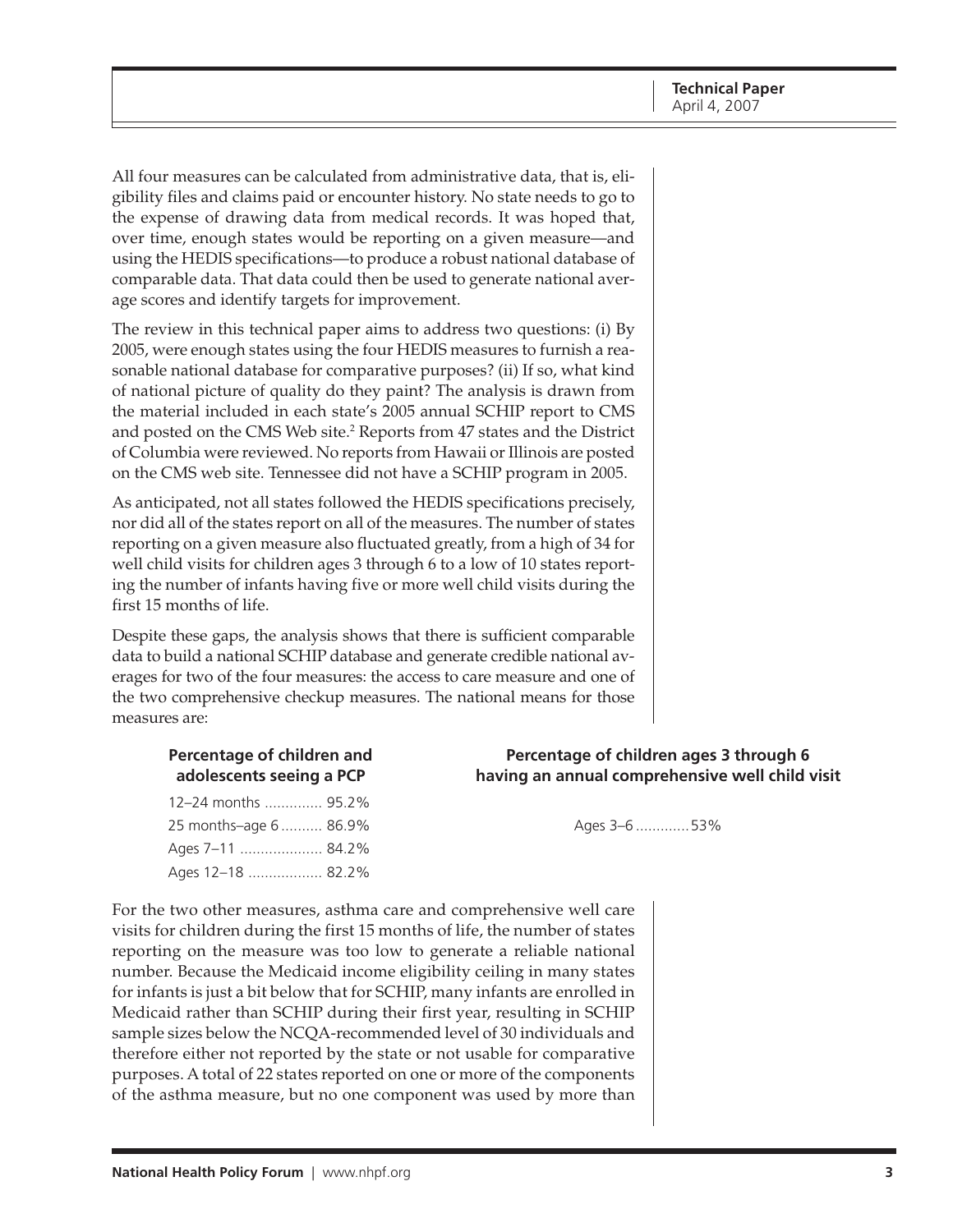15 states. The utility of the asthma measure should grow in future years, as more and more states are targeting pediatric asthma for quality improvement initiatives in their Medicaid and SCHIP programs.

The high national averages for the primary care practitioner visits measure, especially for very young children, reflect positively on access to care through SCHIP. However, the national mean (53 percent) for the annual comprehensive well child visit measure for 3 through 6 year olds is well below that for visits to PCPs. As can be seen from the following state-by-state tables, the variation among the states on this measure is extensive, from 22 to 93.4 percent (see Table 3). Some of the variation may be due to coding problems, that is, the provider may not bill using a code or codes that constitute a comprehensive visit. Overall, this variation suggests that annual comprehensive visits are a target for improvement initiatives at the state level. States with higher scores could be a resource for states with lower scores in their efforts to improve the quality of well child care in their states.

One of the stated goals of CMS in the President's fiscal year (FY) 2008 budget is "to improve health care quality across the SCHIP program."3 States will continue to be asked to report on well child care, asthma treatment, and access. The Bush administration also plans to submit legislation to require states to report on Medicaid performance measures as well and ultimately link financial incentives to performance improvement.<sup>4</sup> The compilation of the data from the 2005 SCHIP annual reports in this technical paper also sheds light on technical and policy issues state and federal officials may encounter as these planned initiatives are implemented.

# **METHODOLOGY FOR THIS STUDY**

Early in the history of SCHIP, the National Academy for State Health Policy in cooperation with state and federal staff developed a model template for the SCHIP annual reports. That form is still in use and is regularly modified to accommodate additional information requests or adjust the format. Copies of state reports, beginning with those filed for state fiscal years ending in 2002, are posted on the CMS Web site.

Section IIA of the SCHIP annual report addresses the use of the four HEDIS measures. States are asked to report on whether they use the measure and, if not, why not: Is data not available? Is the sample size too small (less than 30)? Are there other reasons the state cannot report on the measure? The state is further requested to describe any ways in which it has deviated from the HEDIS technical specifications in using the measure. In addition to the score on the measure, states are asked to include the numerator and denominator and a description of each. This particular requirement is very helpful in determining whether the state's use of the measure is consistent with the HEDIS technical specifications and therefore comparable to the data reported by other states.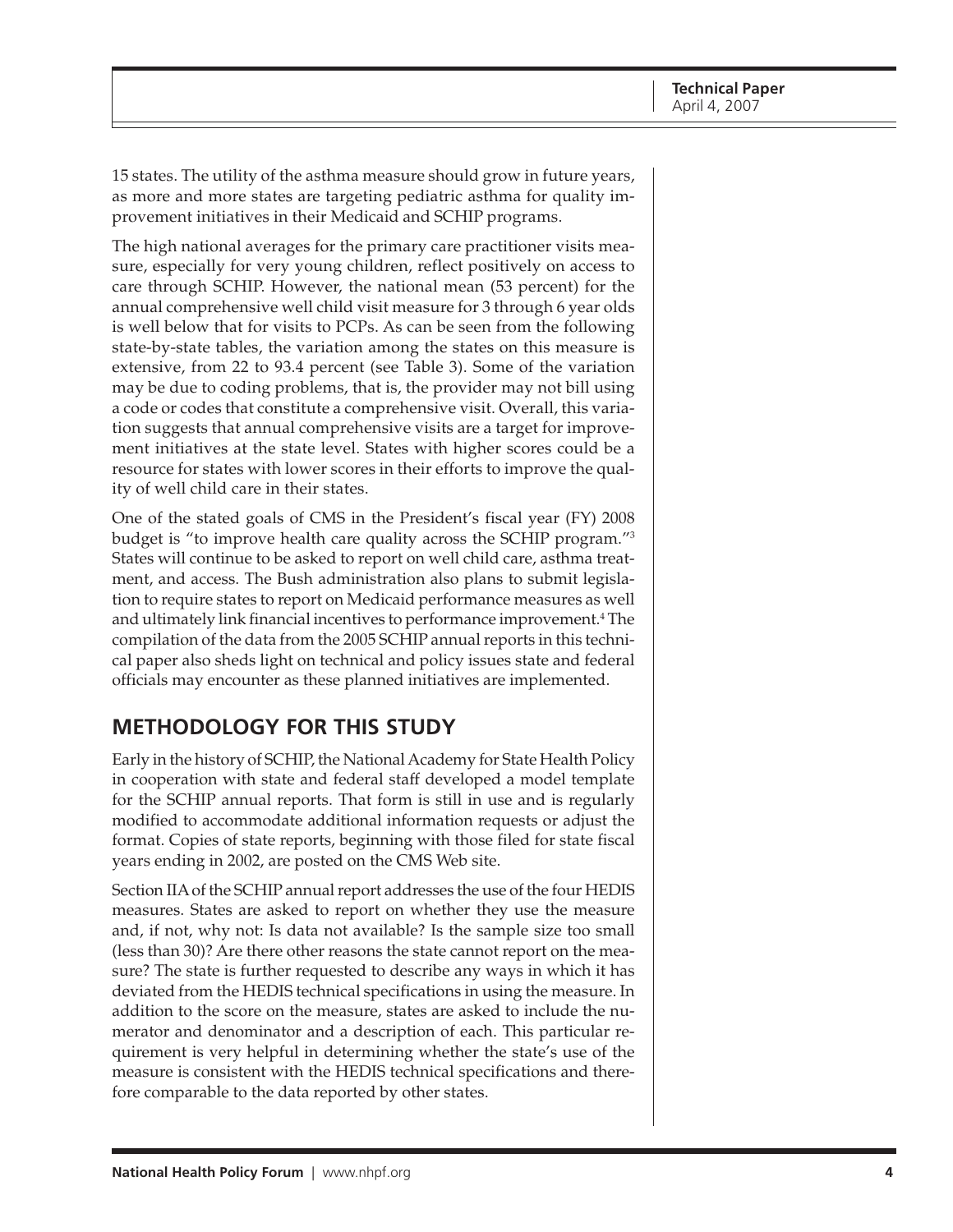For this review, all of the 2005 reports (for state fiscal years ending in 2005) posted on the CMS Web were analyzed. A total of 48 reports, from 47 states and the District of Columbia, were available. (As stated above, no report from Hawaii or Illinois was posted, and Tennessee did not have a SCHIP program that year.)

Most states were conscientious in describing their performance data. In some instances, a state's data on a particular measure was omitted from this analysis because the state deviated too much from the HEDIS specifications to make the information comparable. The most frequent reason for exclusion was use of an age grouping or length of enrollment different from that specified by the HEDIS measure. In other cases, failure to supply all the requested information, particularly the actual numbers for the numerator and denominator, meant it was not possible to be sure the data conformed to HEDIS specifications. In these instances, the data were also omitted from this study.

# **MEASURES AND SCORES**

#### **Access**

The HEDIS measure description is:

The percentage of children ages 1 through 6 who had a visit with a primary care practitioner within the last year, and the percentage of children and adolescents ages 7 through 18 who had a visit within the last two years. The measure is divided into four age groups: 12–24 months; 25 months–age 6; ages 7–11, and ages 12–19.

A number of the states noted that they modify the HEDIS specifications with regard to the two older age groups and require that the PCP visit has taken place during the last year, as opposed to once in the last two years. Because it is not possible to be sure which states are using this higher standard and which are not, Table 1 (next page) does not try to distinguish between them.

Experts believe all children should have access to  $PCPs<sup>5</sup>$  so this is a key measure. The average score for access to primary care for children between the ages of 12 and 24 months was 95.2 percent; no state scored less than 89.2 percent.

The average rate on this same measure for adolescents—a group difficult to reach—was 82.2 percent. Several states had rates well above this level. The percentage in Kansas was 92.3 percent; West Virginia, 91.4 percent; and New York, 91 percent.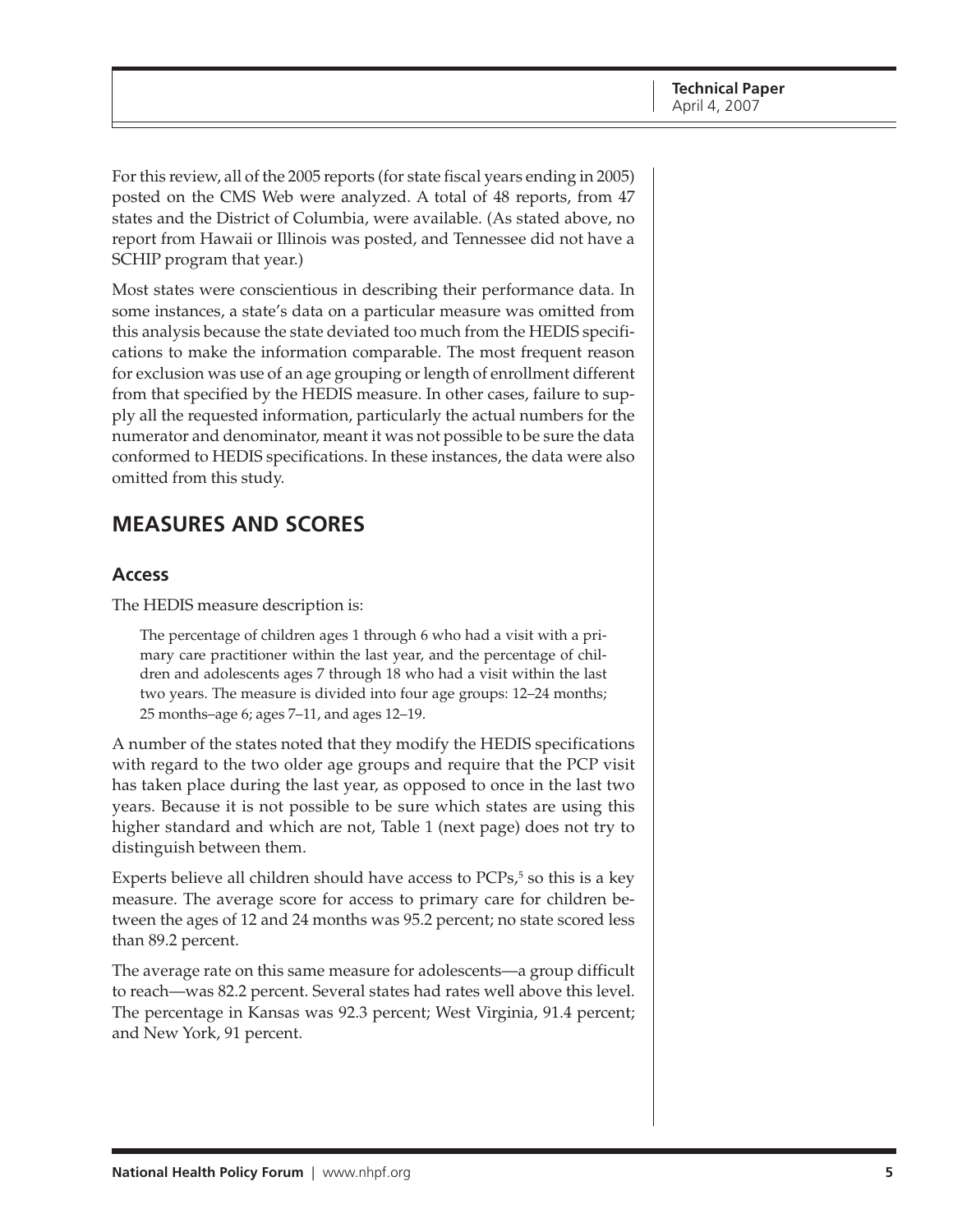| Having a Visit with a Primary Care Practitioner |                     |                     |                         |                          |
|-------------------------------------------------|---------------------|---------------------|-------------------------|--------------------------|
| <b>STATE</b>                                    | $12 - 24$<br>months | 25 months-<br>age 6 | <b>Ages</b><br>$7 - 11$ | <b>Ages</b><br>$12 - 18$ |
| <b>Alabama</b>                                  | 95.0%               | 88.0%               | 89.0%                   | 87.0%                    |
| <b>Arizona</b>                                  | 97.7                | 90.5                |                         |                          |
| Colorado                                        | 90.5                | 78.1                | 88.3                    | 89.2                     |
| <b>Connecticut</b>                              | 98.0                | 94.0                | 83.0                    | 81.0                     |
| <b>Delaware</b>                                 | 98.6                | 89.5                | 78.6                    | 73.2                     |
| Georgia                                         | 95.0                | 87.0                | 82.0                    |                          |
| Indiana                                         | 95.3                | 83.7                | 84.0                    | 83.4                     |
| lowa                                            | 89.2                | 80.6                | 75.5                    | 79.7                     |
| <b>Kansas</b>                                   | 97.7                | 90.8                | 92.3                    | 92.3                     |
| Louisiana                                       | 96.7                | 86.3                | 87.5                    | 86.8                     |
| <b>Maine</b>                                    | 94.3                | 83.3                | 66.3                    | 62.3                     |
| <b>Maryland</b>                                 | 94.0                | 86.0                | 89.0                    | 85.0                     |
| <b>Mississippi</b>                              | 94.0                | 86.0                | 89.0                    |                          |
| <b>Montana</b>                                  | 93.5                | 79.7                | 85.6                    | 87.9                     |
| <b>Nevada</b>                                   | 97.8                | 91.6                | 92.1                    | 86.8                     |
| <b>New Jersey</b>                               | 94.7                | 93.1                | 84.0                    | 74.1                     |
| <b>New York</b>                                 | 96.0                | 93.0                | 94.0                    | 91.0                     |
| <b>North Carolina</b>                           | 96.4                | 88.7                | 90.5                    | 85.8                     |
| <b>Oklahoma</b>                                 | 91.4                | 78.2                | 77.3                    | 77.0                     |
| Oregon                                          | 96.2                | 78.5                | 65.4                    |                          |
| <b>South Dakota</b>                             | 93.0                | 87.0                | 75.0                    | 78.0                     |
| <b>Texas</b>                                    | 96.8                | 90.0                | 92.7                    | 89.3                     |
| Virginia                                        | 95.1                | 86.1                | 85.4                    | 82.2                     |
| <b>West Virginia</b>                            | 98.4                | 94.7                | 90.0                    | 91.4                     |
| <b>No. of States</b>                            | 24                  | 24                  | 23                      | 20                       |
| Mean (average)                                  | 95.2%               | 86.9%               | 84.2%                   | 82.2%                    |
| <b>Median</b>                                   | 95.2%               | 87.0%               | 85.4%                   | 85.4%                    |

# **TABLE 1 Percentage of Children and Adolescents**

#### **Comprehensive Checkups**

Tables 2 and 3 display the scores on the two HEDIS measures designed to track whether a child is getting comprehensive checkups at the intervals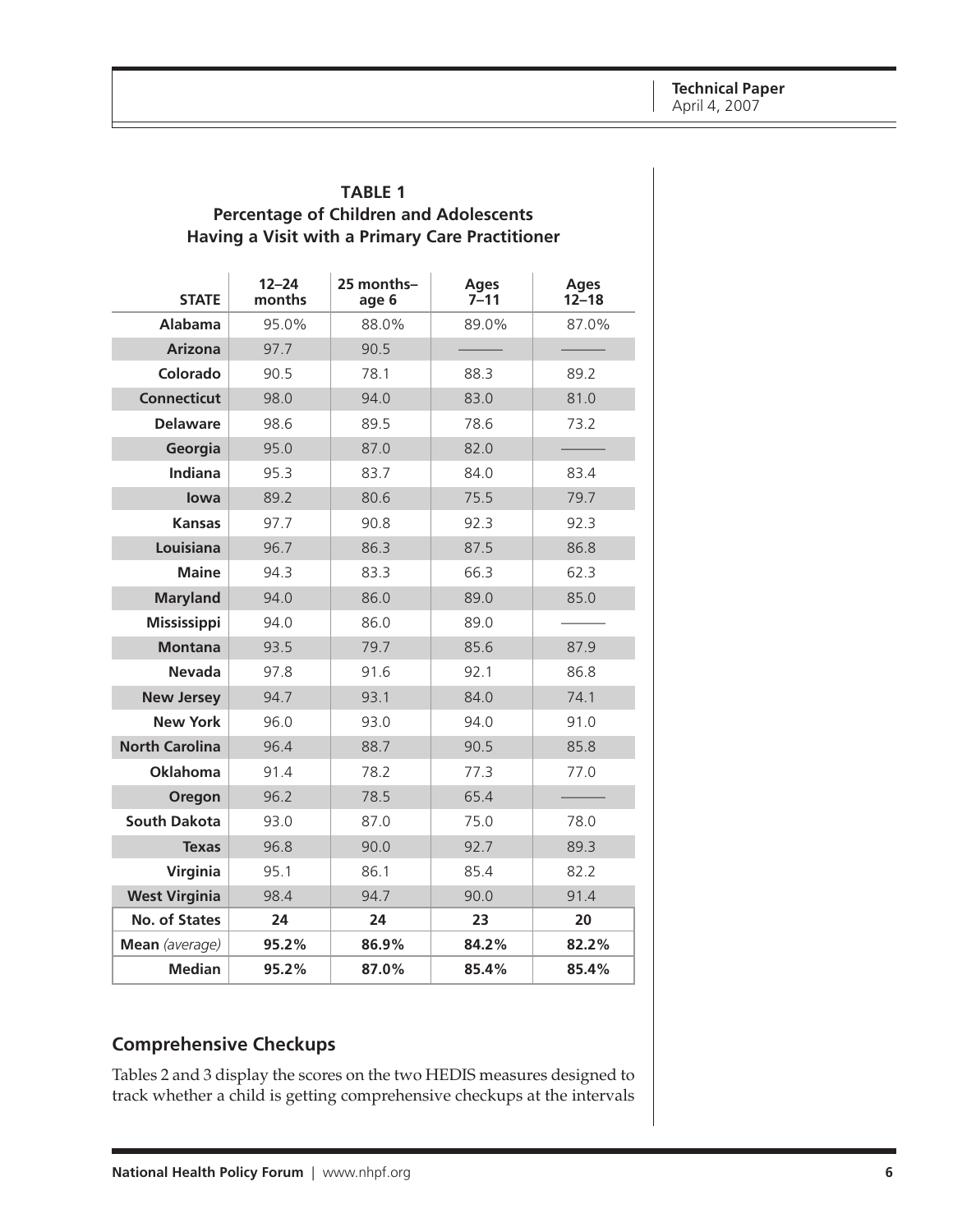recommended by the pediatric community. Table 2 addresses children during the first 15 months of life. Its HEDIS specifications are:

The percentage of enrollees who turned 15 months old during the measurement year, who were continuously enrolled from 31 days of age and who received either zero, one, two, three, four, five, or six or more well child visits with a primary care practitioner during their first 15 months of life (a total of seven different rates).

Most states using this measure report only the rates for five or more visits or for six or more visits.

States have the option to cover infants in families with incomes up to 185 percent of the federal poverty level (FPL) (for a family of three, this

figure was \$29,766.50 in 2005) in their regular Medicaid program, and many states have done so. As a result, the difference between the states' Medicaid income ceiling and the SCHIP income ceiling is very narrow.6 Therefore the SCHIP infant enrollments in a number of states are too small to yield meaningful performance information. Pennsylvania, for example, could not report on this measure because none of the five participating managed care organizations had 30 or more enrollees in this age group. Minnesota had a sample size of 16; North Carolina, 24. This situation limits the utility of this measure for calculating any national SCHIP figure.

The second HEDIS well child measure, shown in Table 3 (next page), is:

The rate of children ages 3 through 6 who were continuously enrolled in the program during the measurement year with a gap of not more than 45 days and who received at least one comprehensive child health visit in the year.

This is the HEDIS measure most consistently used by the states and therefore furnishes the most complete picture of SCHIP performance on a national level. The average score, 53 percent, would not be considered high and offers considerable room for improvement. Several states noted they had undertaken activities designed to boost their rates. Kansas, for example, attributes its 8 point increase from the prior year rate to an educational initiative.

Six states (Connecticut, Maryland, New Jersey, Pennsylvania, Rhode Island, and West Virginia) scored 70 percent or higher on this measure, more than 15 percentage points above the national average. These states would appear to be promising sources of best practices for quality improvement initiatives.

#### **TABLE 2 Percentage of Enrollees Having Five or More, or Six or More, Well Child Visits in the First 15 Months of Life**

| <b>STATE</b>        | <b>Five or More</b><br><b>Visits</b> | <b>Six or More</b><br><b>Visits</b> |
|---------------------|--------------------------------------|-------------------------------------|
| Alabama             | 47.0%                                | 27.0%                               |
| <b>Arkansas</b>     | 61.3                                 | 45.6                                |
| Colorado            |                                      | 28.3                                |
| <b>Indiana</b>      |                                      | 40.7                                |
| <b>Kansas</b>       | 63.5                                 | 38.7                                |
| Louisiana           | 60.6                                 | 42.9                                |
| <b>Maine</b>        | 77.7                                 | 55.1                                |
| <b>Maryland</b>     | 81.0                                 |                                     |
| <b>Nevada</b>       |                                      | 40.7                                |
| <b>New Jersey</b>   |                                      | 48.0                                |
| <b>New Mexico</b>   |                                      | 33.6                                |
| Ohio                |                                      | 44.0                                |
| <b>Oklahoma</b>     |                                      | 29.0                                |
| <b>Rhode Island</b> | 91.3                                 |                                     |
| <b>South Dakota</b> | 52.0                                 | 30.0                                |
| <b>Texas</b>        | 55.8                                 | 25.1                                |
| Utah                | 65.4                                 |                                     |
| Virginia            |                                      | 51.0                                |
| No. of States       | 10                                   | 15                                  |
| Mean (average)      | 65.6%                                | 38.4%                               |
| Median              | 62.4%                                | 40.7%                               |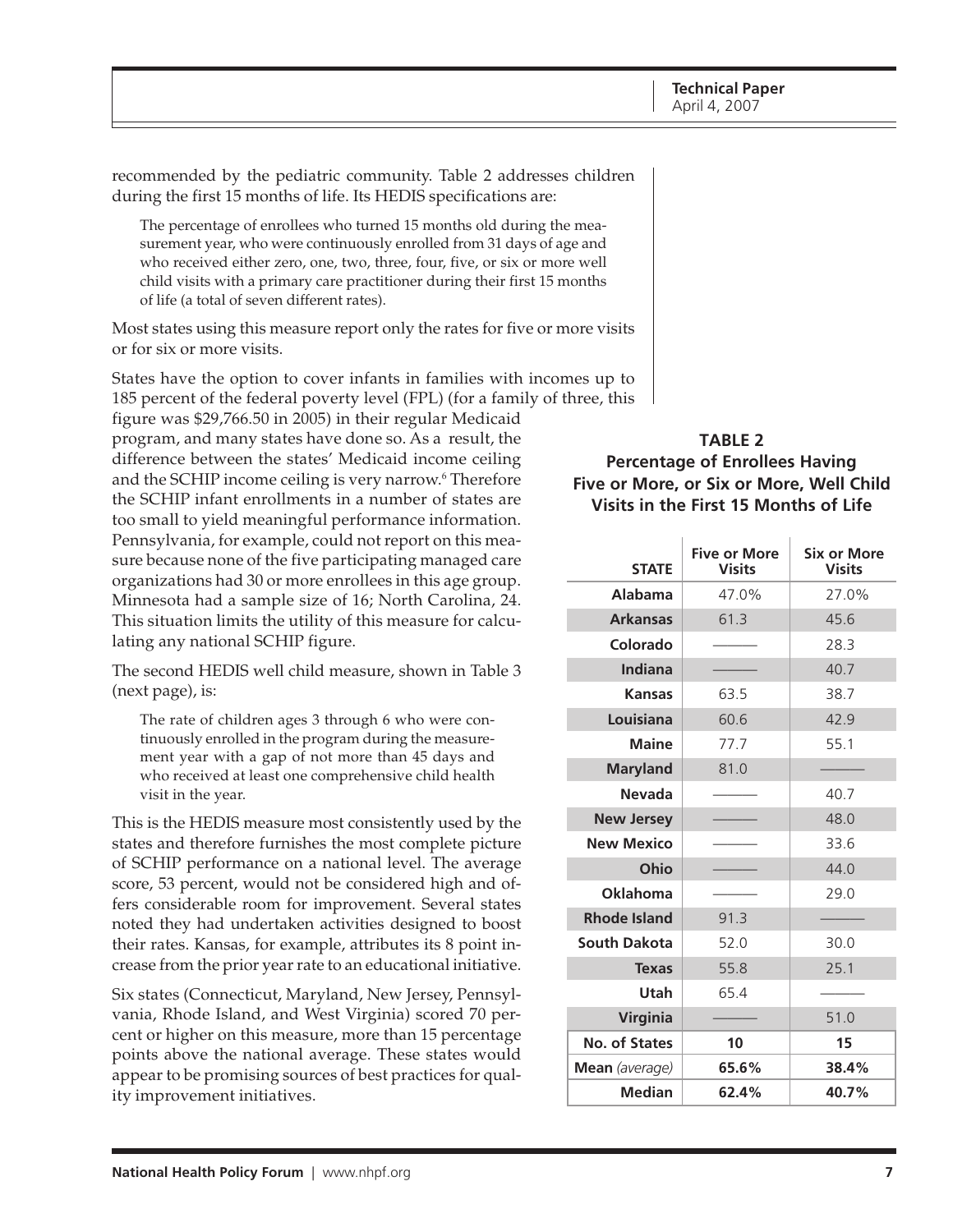#### **TABLE 3 Percentage of Enrollees Ages 3–6 Receiving at Least One Comprehensive Well Child Visit in the Year, by State**

| <b>State</b>         |      | Percentage of Enrollees Ages 3 to 6                              |
|----------------------|------|------------------------------------------------------------------|
| Alabama              | 35.0 | П                                                                |
| Arizona              | 61.0 | $\overline{\mathbb{I}}$<br>$\bullet$<br>$\left  \cdot \right $   |
| Arkansas             | 27.2 | $\vert \, \vert$<br>$\bullet$<br>Щ                               |
| California           | 66.0 | $\vert \, \vert$<br>$\bullet$                                    |
| Colorado             | 48.4 | Ħ<br>0<br>$\vert \vert$                                          |
| <b>Connecticut</b>   | 77.0 | Π<br>П                                                           |
| Delaware             | 64.0 | $\vert \, \vert$<br>$\bullet$<br>Į.                              |
| Georgia              | 37.0 | $\bullet$<br>$\vert \, \vert$                                    |
| Indiana              | 55.7 | Ħ<br>$\bullet$                                                   |
| lowa                 | 37.8 | $\overline{\mathbb{H}}$<br>$\bullet$<br>П                        |
| Kansas               | 64.1 | $\vert \, \vert$<br>$\bullet$<br>4                               |
| Louisiana            | 56.8 | $\bullet$                                                        |
| Maine                | 57.6 | π<br>O                                                           |
| <b>Maryland</b>      | 73.0 | Ц<br>Ш                                                           |
| Michigan             | 52.0 | $\bullet^{\! \! \perp}$<br>No. of States: 34<br>₩                |
| Mississippi          | 25.0 | $\bullet$<br>$\mid \; \mid$<br>Six states scored                 |
| Montana              | 31.9 | π<br>more than 15<br>$\bullet$<br>П                              |
| Nebraska             | 57.5 | points above the<br>$\overline{\bullet}$<br>national average.    |
| Nevada               | 59.1 | IO.<br>H                                                         |
| <b>New Jersey</b>    | 72.0 |                                                                  |
| New Mexico           | 53.0 | π<br>$\mathbf{Q}_\parallel$                                      |
| North Carolina       | 56.7 |                                                                  |
| North Dakota         | 22.0 | H.<br>$\bullet$<br>H                                             |
| Ohio                 | 49.5 | $\bullet$<br>$\left  \cdot \right $                              |
| Oklahoma             | 48.6 | Π<br>$\bullet$<br>$\left  \cdot \right $                         |
| Oregon               | 35.9 | $\vert \, \vert$<br>Ш                                            |
| Pennsylvania         | 71.0 | Ħ                                                                |
| <b>Rhode Island</b>  | 76.1 |                                                                  |
| South Dakota         | 30.0 | $\overline{\mathbb{H}}$<br>●<br>$\vert \, \vert$                 |
| Texas                | 53.7 |                                                                  |
| Utah                 | 39.2 | $\blacktriangleleft$ 54.9%<br><b>Median</b><br>Π,                |
| Virginia             | 61.7 | $-53\%$<br>Mean -                                                |
| Washington           | 54.1 | Π                                                                |
| <b>West Virginia</b> | 93.4 |                                                                  |
|                      |      | 10<br>20<br>30<br>60<br>70<br>80<br>0%<br>40<br>50<br>90<br>100% |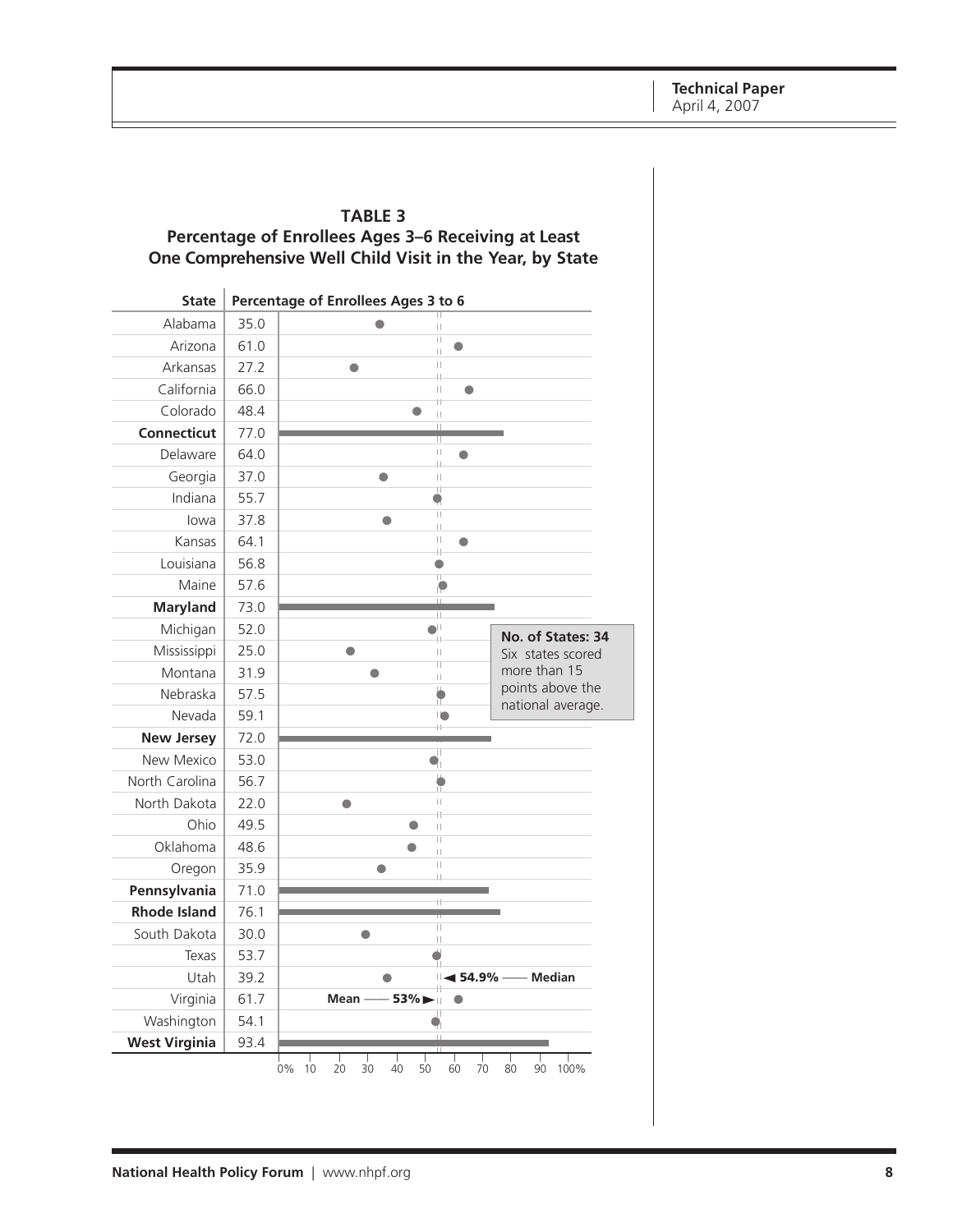#### **Treatment of Children with Persistent Asthma**

The fourth HEDIS measure evaluates care given to enrollees ages 5–18 who have persistent asthma and for whom the appropriate controller medications were prescribed. The HEDIS measure, which is not limited to children, is as follows:

The percentage of enrollees ages 5–56 years of age who were enrolled in the plan in the measurement year *and* the prior year, identified in the

prior year as having persistent asthma, and were appropriately prescribed medications during the measurement year. Four separate rates are to be calculated, for ages 5–9, 10–17, 18–56, and total.

Twenty-one states reported on this measure (Table 4). Because SCHIP only covers individuals through 18 years of age, the rates for some states include the 18 year olds in the age 10–17 group as well as in the total.

Even with only 21 states reporting on this measure, it is considered a significant start toward a more robust set of data. The average scores are on a par with those of other national HEDIS scores. In calendar year 2003, for example, the average for commercial managed care plans for the 10–17 age group was 68.1 percent.7 Three states also reported substantial jumps in their average scores between 2002 and 2004, reflecting initiatives undertaken in those states to improve pediatric asthma care in their states. New York's rates for 5–18 year olds went up by 9 percentage points, North Carolina's by 10, and Rhode Island's by 12.5.

# **ISSUES AND OUTLOOK**

This analysis demonstrates that comparable, useable data for two of the four recommended HEDIS measures are now available to build a national database for SCHIP performance information. At least one component of the third measure, for asthma, is already being used by 21 states and likely will be used more in future years

### **TABLE 4 Percentage of Enrollees with Persistent Asthma Receiving Appropriate Asthma Medication, Reported by Three Age Groups**

| <b>STATE</b>          | <b>Ages</b><br>$5 - 9$ | <b>Ages</b><br>$10 - 17(18)$ | <b>Ages</b><br>$5 - 18$ |
|-----------------------|------------------------|------------------------------|-------------------------|
| <b>Alabama</b>        | 79.0%                  | 75.0%                        | 76.0%                   |
| <b>Arkansas</b>       | 76.1                   | 74.8                         | 75.3                    |
| <b>Florida</b>        | 62.0                   | 57.0                         |                         |
| Georgia               | 73.0                   | 71.0                         |                         |
| <b>Indiana</b>        | 60.0                   | 64.0                         |                         |
| <b>Kansas</b>         |                        |                              | 77.0                    |
| <b>Maine</b>          | 72.3                   | 56.0                         | 63.3                    |
| <b>Maryland</b>       | 69.0                   |                              |                         |
| <b>Michigan</b>       |                        |                              | 76.0                    |
| <b>Mississippi</b>    | 80.0                   | 78.0                         |                         |
| <b>Montana</b>        |                        |                              | 68.7                    |
| <b>New Mexico</b>     |                        |                              | 70.1                    |
| <b>New York</b>       |                        |                              | 72.0                    |
| <b>North Carolina</b> | 79.4                   | 75.1                         | 75.8                    |
| <b>Oklahoma</b>       | 72.1                   | 65.7                         |                         |
| Pennsylvania          |                        |                              | 72.7                    |
| <b>Rhode Island</b>   |                        |                              | 74.5                    |
| <b>South Dakota</b>   | 50.0                   | 56.0                         | 53.0                    |
| <b>Texas</b>          | 71.0                   | 68.6                         | 70.0                    |
| Washington            | 64.9                   | 62.3                         |                         |
| <b>West Virginia</b>  | 92.6                   | 85.4                         | 87.8                    |
| No. of States         | 15                     | 14                           | 14                      |
| Mean (average)        | 70.7%                  | 67.5%                        | 72.3%                   |
| <b>Median</b>         | 72.1%                  | 67.2%                        | 73.6%                   |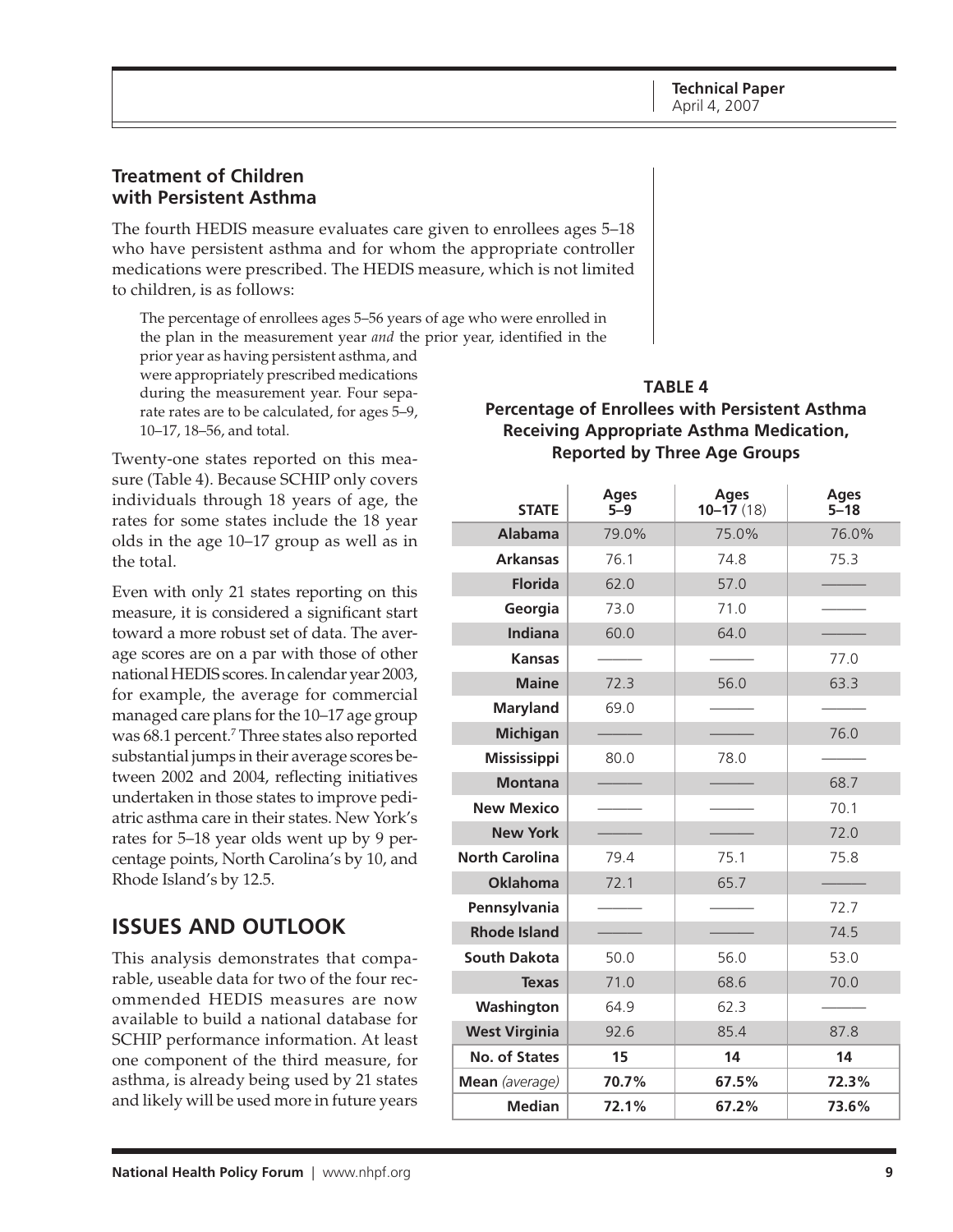as control of asthma is becoming an increasingly popular quality improvement initiative among states.<sup>8</sup> The 2006 state reports*,* which were due to CMS at the end of calendar year 2006, will furnish an additional rich store of information and may permit some trends to be elucidated.

The 2005 report data indicate that children and adolescents enrolled in SCHIP are receiving not only coverage, but care. It also identifies some areas where improvement is needed, such as comprehensive well child care, and suggests that one of the recommended core measures, the measurement of well child care visits for infants, should be replaced.

Because one of the stated CMS goals for FY 2008 is to improve health care quality across SCHIP, the collection and use of performance measures will become more important. The act of compiling this one-year "snapshot" of SCHIP measures raised several key technical and policy questions. They include:

- How can states most effectively be encouraged to report on a core set of methods and to use consistent methodology in doing so? Have they the necessary financial resources?
- What kind of ongoing technical support do states need to accomplish a consistent reporting process, particularly states that have no HMO contracts and may be unfamiliar with the NCQA requirements and the HEDIS measures?
- In what forum might it be appropriate to address changes to the recommended set of measures, such as broadening the scope of the measures to include such domains as customer satisfaction and inpatient care but without creating undue burdens for providers and/or the states?
- How can weak performers best be helped to identify improvement initiatives, such as those adopted by other states (or entities such as HMOs), that might be useful models?
- Can the data also be mined to identify disparities in care?

Purchasers, providers, parents, and children could all benefit from consideration of these questions. SCHIP has already taken great strides toward providing health coverage for children; with some reflection and additional action, states may be able to further improve quality of care and access to care as the program continues to mature.

## **ENDNOTES**

1. Center for Children and Families, figure 2 of "Too Close to Turn Back: Covering America's Children*,"* Georgetown University Health Policy Institute, December 12, 2006, p. 3; available at [http://ccf.georgetown.edu/pdfs/121206tooclosereport.pdf.](http://ccf.georgetown.edu/pdfs/121206tooclosereport.pdf)

[2. SCHIP annual reports are available at www.cms.hhs.gov/NationalSCHIPPolicy/](http://www.cms.hhs.gov/NationalSCHIPPolicy/06_SCHIPAnnualReports.asp) 06\_SCHIPAnnualReports.asp.

**Endnotes** / continued ➤